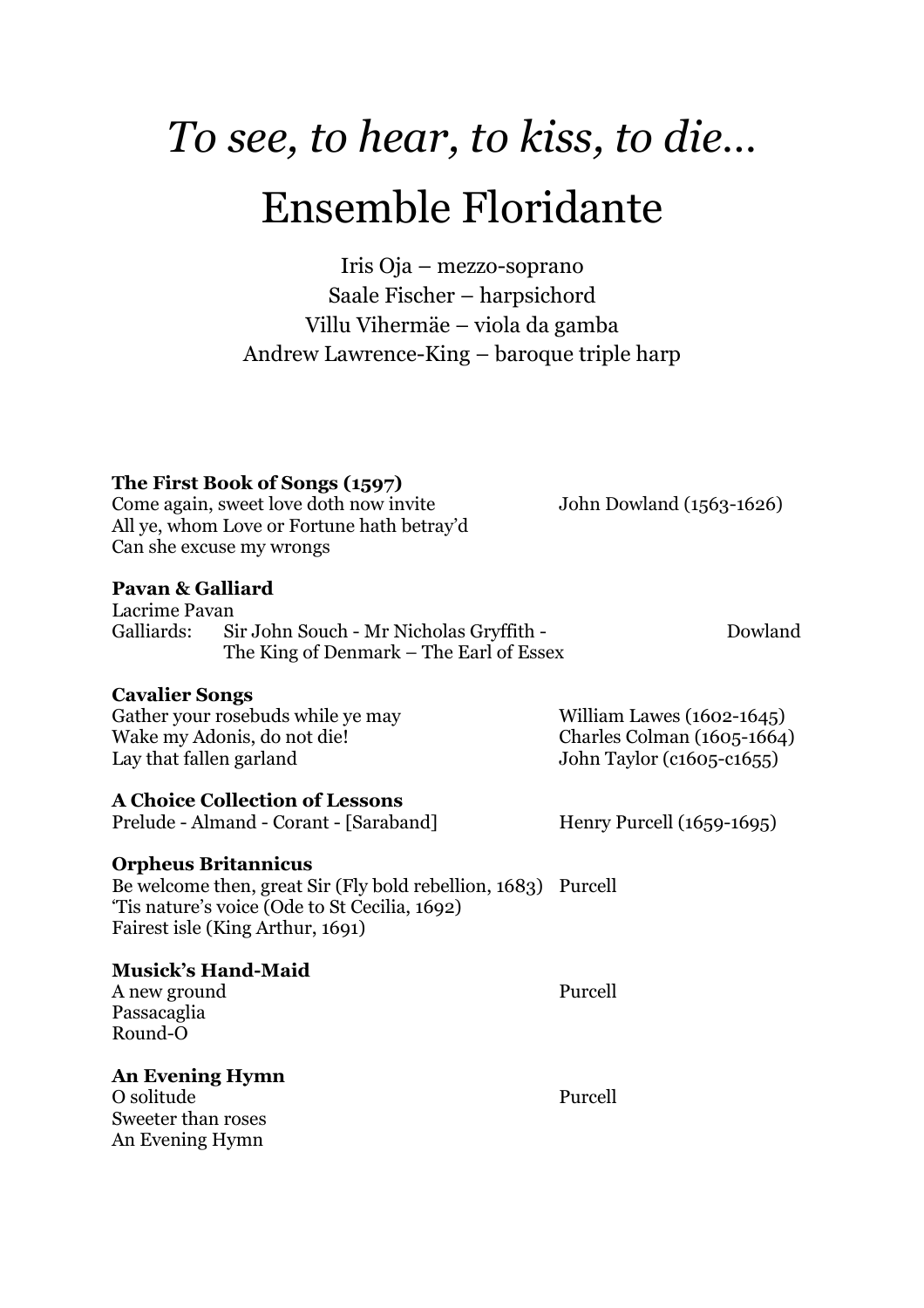Around the year 1600, when in Italy Caccini was singing such 'new music' as *Amarilli, mia bella*, and Cavalieri and Peri were composing the first operas, England enjoyed a cultural golden age in the reign of Elizabeth I. Caccini defined music as 'text and rhythm', and music of the generations from Dowland to Purcell is similarly crafted from poetical rhetoric and dance-rhythms. The rhetorical device of *parison* – a chain of similar-sounding phrases – was praised in Elizabethan poet John Hoskins' *Speech & Style* (c1599) as 'an even gait of sentences answering each other in measures'. *Parison* in poetry could create a rhetorical *crescendo* - 'to see, to hear, to touch, to kiss, to die' – towards metaphorical 'death' in the act of love; or *diminuendo* – 'I sit, I sigh, I weep, I faint, I die' for one who dies from unrequited love.

With his motto, *semper Dowland, semper dolens* [forever Dowland, forever sad], John Dowland identified himself with artistic Melancholy: not only sadness, but also fantastical invention, and the profound introspection embodied by Shakespeare's Hamlet. Spoken drama, songs, choruses, dancing and spectacle were united in courtly Masques, which commenced with elegant performance of some mythical scene, continued with rowdy comedy and ended as a dance-party for the noble audience.

In his First Book of Songs (1595), Dowland shows his mastery of many styles. *Come again* sounds like a fashionable masque-song, a theatrical invitation in which the singer's bold declamation is accompanied by simple chords much like Italian *basso continuo*. The conservative style of Tudor polyphony is heard in *All ye*, with the instrumental accompaniment representing the lower three strands of a four-voice consort. Sorrowful suspensions, sighing breaths, chromatic shifts and poignant dissonances express the poetic image of 'the silver swan', that sang beautifully, but only once, 'as death approached'. *Can she excuse* alludes to the love-affair between Elizabeth and the Earl of Essex, with a bitterly ironic text set to the powerful rhythms of the Galliard dance. In the final strain, the singer recites on one note, whilst the accompaniment quotes the ballad-tune *Shall I go walk the woods so wild?*, a sharp reference to the rejected lover's exile from court.

Dowland's vocal and instrumental compositions are closely related. *Lacrime*, his most famous work, survives in many settings, for instruments or voices, in consort or solo. The associated text is Melancholy - *Flow my tears… since hope is gone… happy they, that in hell feel not the world's despite* - and the rich polyphony moves to the solemn tread of a Pavan dance. The five-step Galliard was a leaping dance, with three small jumps, a high jump and then landing: one two three FOUR and five. Whilst maintaining this rhythmic pattern, Dowland creates contrasting moods: gentle hopefulness, lively syncopations, a musical battle and another visit to the wild woods of Essex.

Civil War and rule by Puritan Parliament brought most cultural activity to a halt for some eleven years. William Lawes, honoured by King Charles I as the 'Father of Musick', was killed fighting for the royalist Cavaliers. Songs from these 'distracted times' are witty, experimental, even fragmentary: music serves the poetic text and suggests rhetorical Ethos, casting the singer in the role of a libertine, a goddess, or a cynic.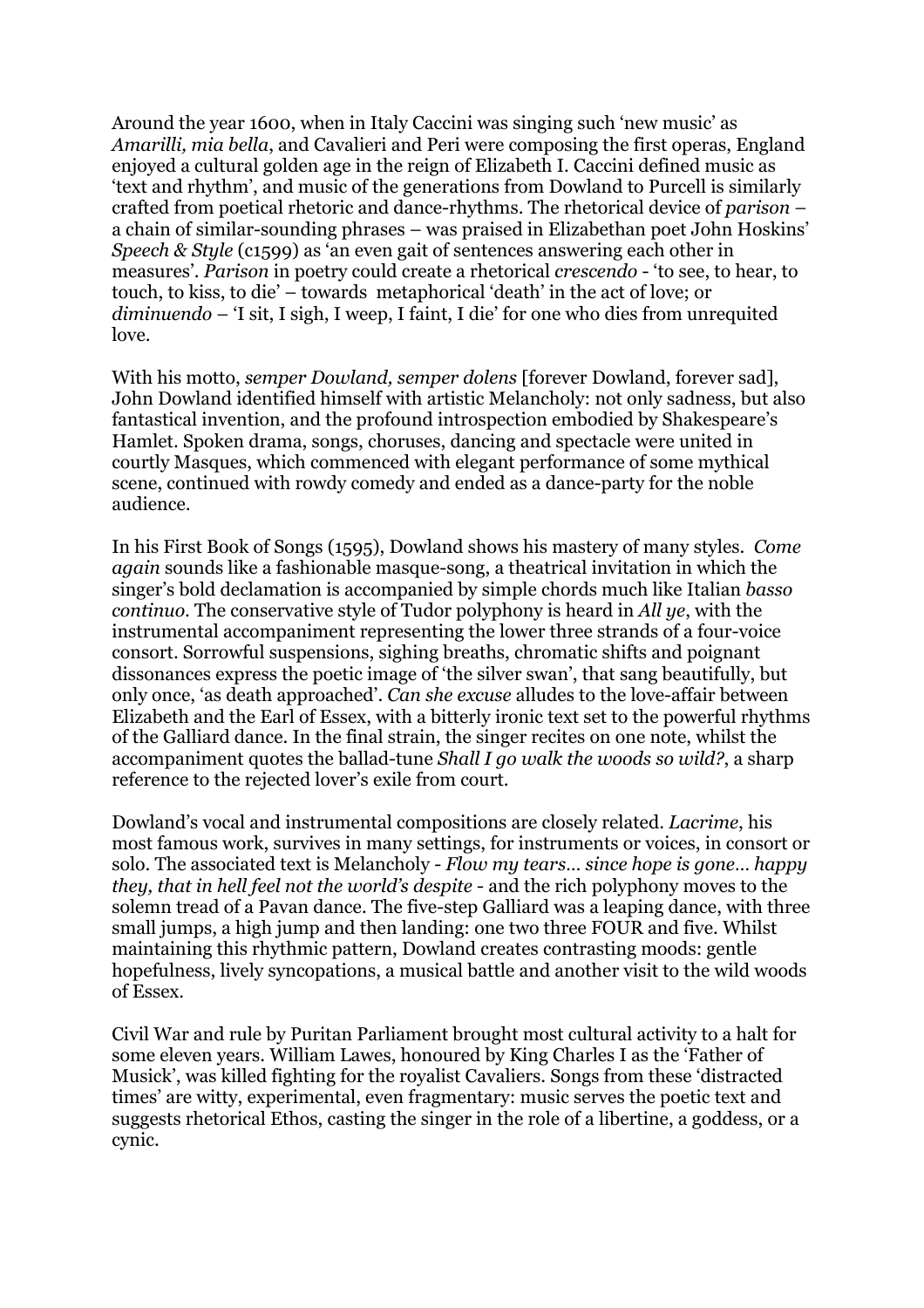With the Restoration of Charles II in 1660, the Chapel Royal had a crucial role in reestablishing musical traditions, educating and subsequently employing such composers as John Blow and Henry Purcell, amongst many others. Purcell's teenage job as music copyist at Westminster Abbey allowed him to study by writing out the music of older English composers, as well as Italian and French works that became the models for Restoration music-making. Music for instruments alone followed the international fashion for suites of French dances. Charles himself would listen to these, 'playing the Monsieur' and waving his hand to the rhythm of stately Almains, royal Corants, or speedy Sarabands.

As poet John Dryden explains, English music was 'learning Italian, which is its best Master, and studying a little of the French air, to give it somewhat more of Gayety and Fashion.' The characteristically English sound created by Purcell, 'Orpheus Brittanicus', is actually a complex amalgam of Italian counterpoint, post-Tudor chromaticism and performance 'all a la mode de France'.

The jewels in the crown of Purcell's oeuvre are his Grounds, in which he weaves mind-boggling melodic variations and heart-breaking re-harmonisations over a repeating sequence in the bass: Dido's Lament is probably the best-known example. *Be welcome* is constructed on such an 'Italian Ground'. A recitative sung 'with incredible graces' by Purcell himself in the (1692) *Ode to St Cecilia* (patron saint of music) imitates rhetorical speech to present a summary of 17<sup>th</sup>-century philosophy. Music is *Nature's Voice*, a comprehensible language that charms the ear and 'captivates the mind'. These are the three modes of Rhetoric: to teach, to delight and to move the passions. In the masque of Brittania, the final scene of Purcell's (1691) *King Arthur*, the praise of England, *Fairest Isle*, is sung to the gracious measure of a French Minuet.

Like Dowland, Purcell wrote instrumental music closely related to vocal and dance forms. The (1683) *Ode to St Cecilia* associates the New Ground with a text celebrating 'the gods of Music and of Love'. In the guise of a French *Passacaille* is hidden another Ground, sung to the words 'remember me!'. Some of Purcell's finest compositions were written as incidental music to spoken plays that are rarely seen in today's theatres. One such *Round-O* takes the form of a French *rondeau*, and the rollicking rhythms of an English sailor's Hornpipe.

For our finale, we present three of Purcell's best-loved songs. In *Solitude*, the singer muses philosophically over a minor-mode Ground. The 'magic of victorious love' is introduced with an enigmatic recitative: what could possibly be *Sweeter than roses or a cool evening breeze on a flowery shore*? French baroque operas and Purcell's music-dramas end with a grand Chaconne, simultaneously a dance and a Ground. Our Chaconne is set to the beautiful words of William Fuller's *Evening Hymn*.

Andrew Lawrence-King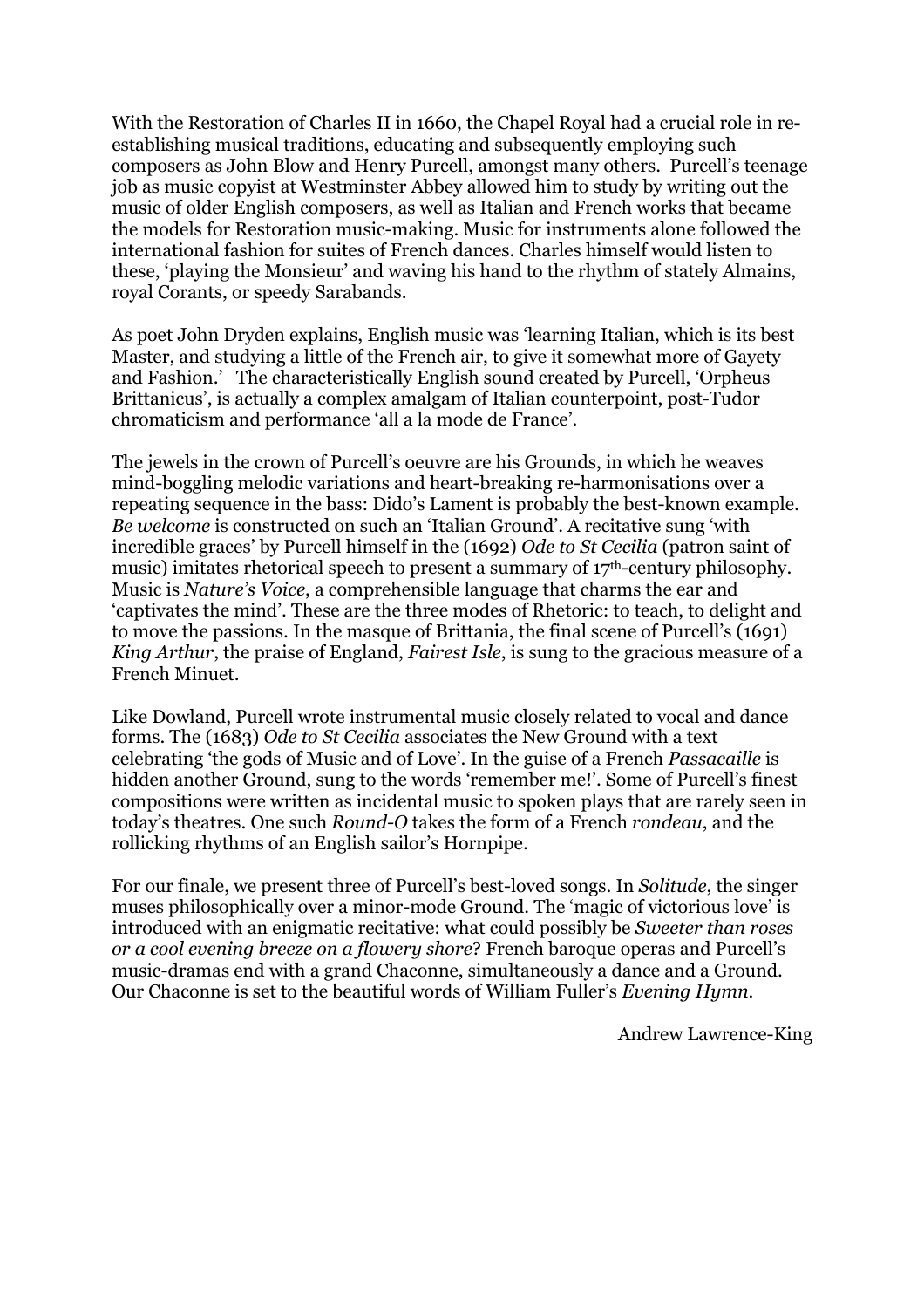## **Come again: sweet Love doth now invite**

Come again: sweet Love doth now invite Thy graces that refrain To do me due delight To see, to hear, to touch, to kiss, to die With thee again in sweetest sympathy.

Come again, that I may cease to mourn Through thy unkind disdain, For now left and forlorn I sit, I sigh, I weep, I faint, I die In deadly pain, and endless misery.

Out alas! My faith is ever true, Yet will she never rue Nor yield me any grace. Her eyes of fire, her heart of flint is made, Whom tears nor truth may once invade.

Gentle Love, draw forth thy wounding dart, Thou canst not pierce her heart, For I that to approve By sighs and tears more hot than are thy shafts Did tempt, while she for triumph laughs.

### **All ye whom love or fortune hath betrayed**

All ye whom love or fortune hath betrayed, All ye that dream of bliss, but live in grief, All ye whose hopes are evermore delayed, All ye whose sighs or sickness wants relief: Lend ears and tears to me, most hapless man, That sings my sorrows like the dying Swan.

Care that consumes the heart with inward pain, Pain that presents sad care in outward view, Both tyrant-like enforce me to complain, But still in vain, for none my plaints will rue. Tears, sighs, and ceaseless cries alone I spend, My woe wants comfort, and my sorrow end.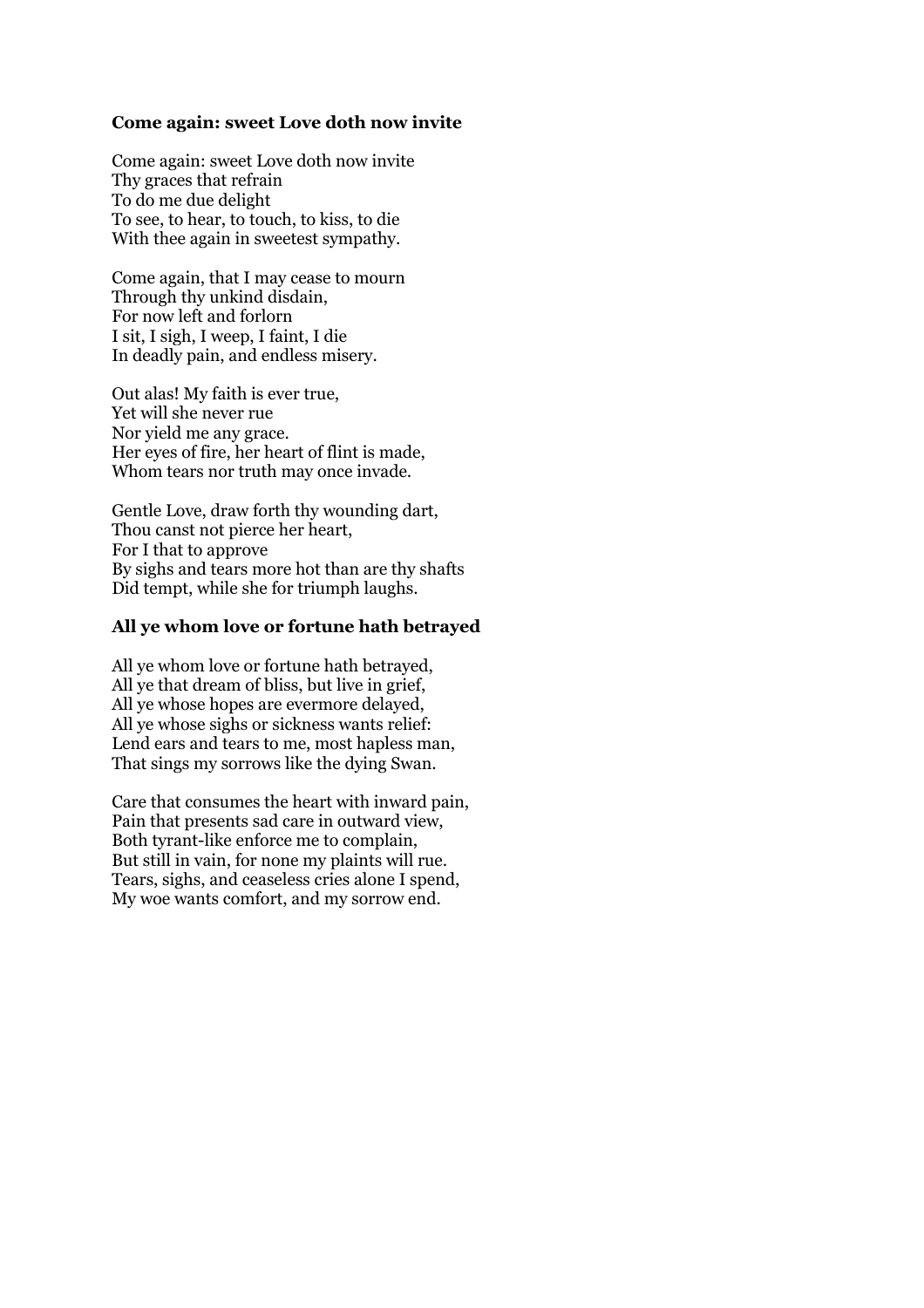#### **Can she excuse my wrongs with virtue's cloak?**

Can she excuse my wrongs with virtue's cloak? Shall I call her good, when she proves unkind? Are those clear fires, which vanish into smoke? Must I praise the leaves, where no fruit I find?

No, no, where shadows do for bodies stand, Thou mayst be abused if thy sight be dim. Cold love is like to words written on sand, Or to bubbles which on the water swim.

> Wilt thou be thus abused still, Seeing that she will right thee never? If thou canst not overcome her will, Thy love will be thus fruitless ever.

Was I so base, that I might not aspire Unto those high joys which she holds from me? As they are high, so high is my desire, If she this deny, what can granted be?

If she will yield to that which reason is, It is reason's will that love should be just. Dear, make me happy still by granting this, Or cut off delays, if that die I must.

> Better a thousand times to die, Than for to live thus still tormented. Dear, but remember it was I For for thy sake did die contented.

#### **To the Virgins, to make much of Time** Robert Herrick

Gather your Rosebuds while you may, Old Time is still a-flying, And that same Flower that smiles today Tomorrow will be dying.

The glorious Lamp of Heaven, the Sun, The higher he is getting, The sooner will his race be run, And nearer he's to setting.

That Age is best that is the first, When youth and blood are warmer. Expect not the last and worst, Time still succeds the former.

Then be not coy, but use your time, And while you may, go marry, For having once but lost your prime, You may forever tarry.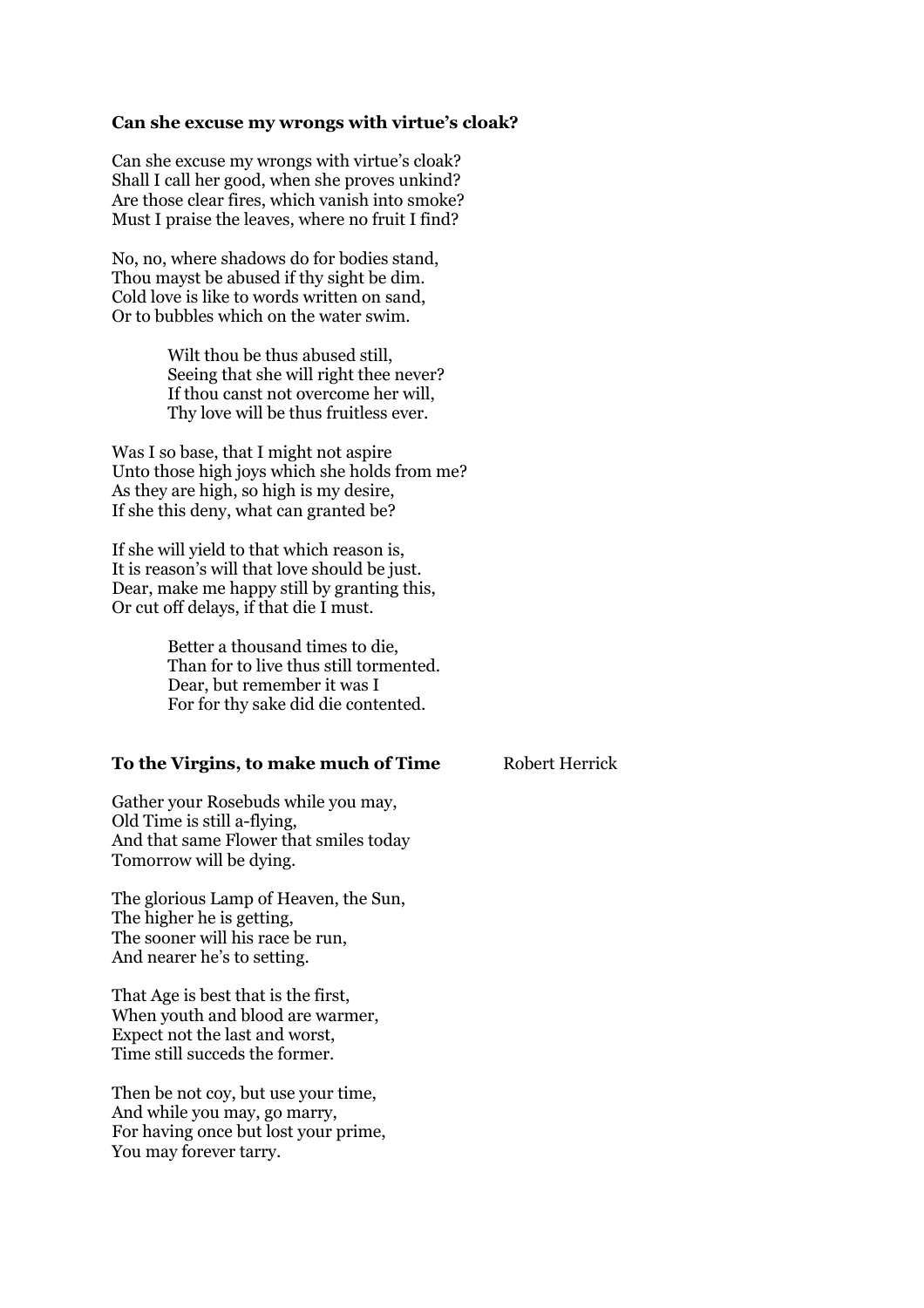#### **Venus Lamenting her lost Adonis**

Wake, my Adonis, do not die! One life's enough for thee and I. Where are thy looks, thy fears, thy frowns, thy smiles? Alas! In vain I call, One death hath snatched them all, Yet death's not deadly in that face, Death in those looks itself hath grace.

'Twas this, 'twas this I feared When thy pale Ghost appeared, This I presaged, when thundering Jove Tore the best myrtle in my grove, When my sick rosebuds lost their smell And from my temples untouched fell, And 'twas for some such thing My Dove first hung her wing.

Whither art thou, my Deity gone? Venus in Venus there is none: In vain a goddess now am I, Only to grieve and not to die: But I will love my grief: Make tears my tears' relief, And sorrow shall to me A new Adonis be:

And this the fates shan't rob me of, whilst I A goddess am, to grieve, and not to die.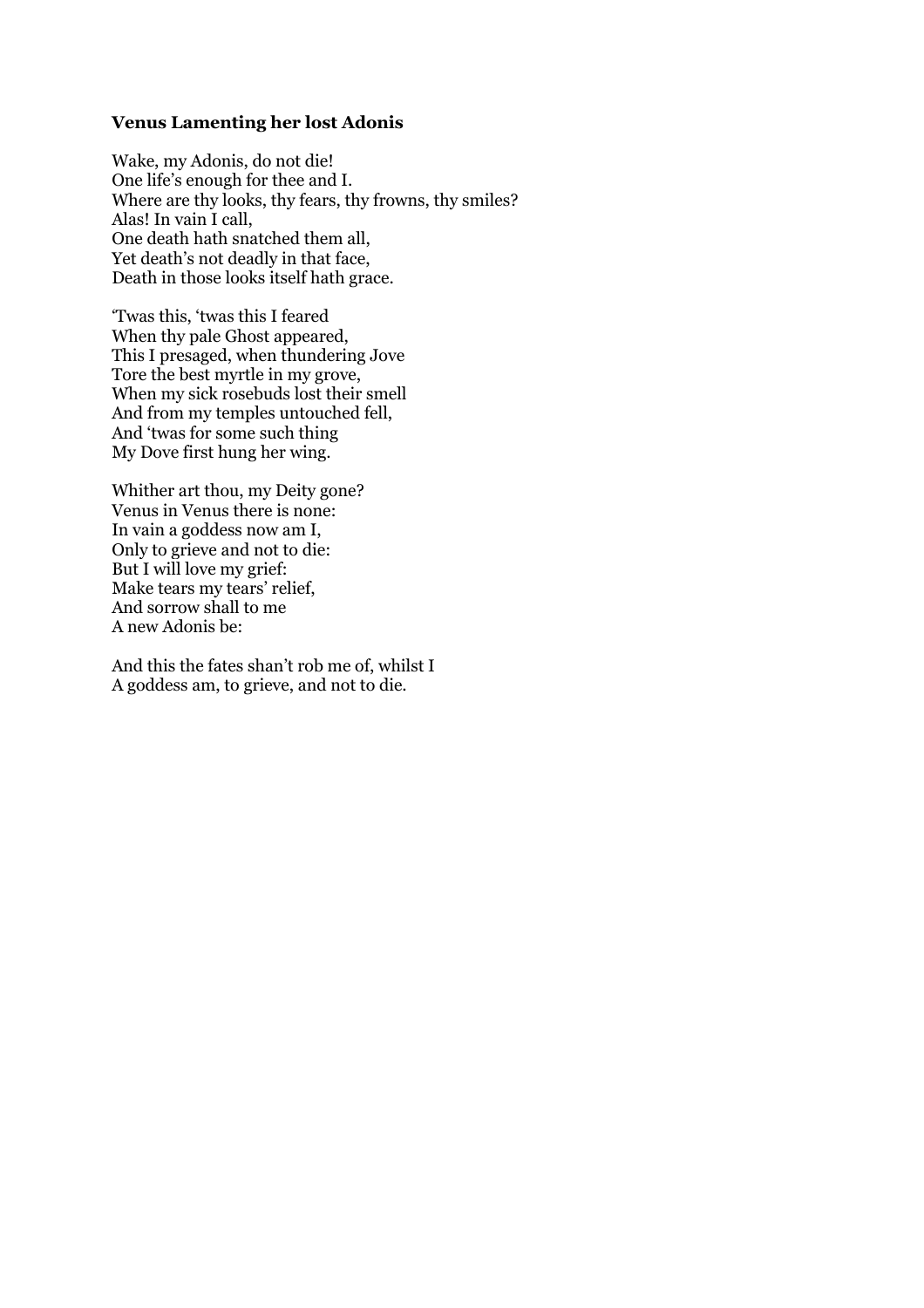#### **Lay that sullen Garland by thee** Henry Bold

Lay that sullen Garland by thee, Keep it for the Elysium Shades, Take my wreath of lusty Ivy, Not of that faint Mirtle made. When I see thy soul descending To that cold unfertile plain Of sad fools, the lake attending, Thou shalt wear this Crown again. Now drink wine, and know the odds 'Twixt that Lethe and the Gods.

Rouse thy dull and drowsy spirits! Here's the soul-reviving streams. The stupid Lover's brain inherits Nought but vain and empty dreams. Think not then these dismal trances Which our raptures can content. The Lad that laughs, sings and dances Shall come soonest to his end. Sadness may some pity move, Mirth and courage conquers love!

Fy then on that cloudy forehead, Open thou vainly-crossed arms; Thou mayst as well call back the buried, As raise love by suchlike charms. Sacrifice a glass of Claret To each letter of her name; Gods have oft descended for it, Mortals must do more the same. If she comes not at that flood, Sleep will come, and that's as good!

### **Be welcome then, Great Sir!**

Be welcome then, Great Sir, to constant vows Of loyalty, never to vary more. Welcome to all that obedience owes, To a Prince so mild and gentle in power.

#### **Tis Nature's Voice** Nicholas Brady

'Tis Nature's voice, through all the moving wood Of creatures understood, The universal tongue To none of all her numerous race unknown. From her it learnt the mighty art To court the ear, or strike the heart, At once the passions to express and move. We hear, and straight we grieve or hate, rejoice or love. In unseen chains it does the fancy bind, At once it charms the sense and captivates the mind.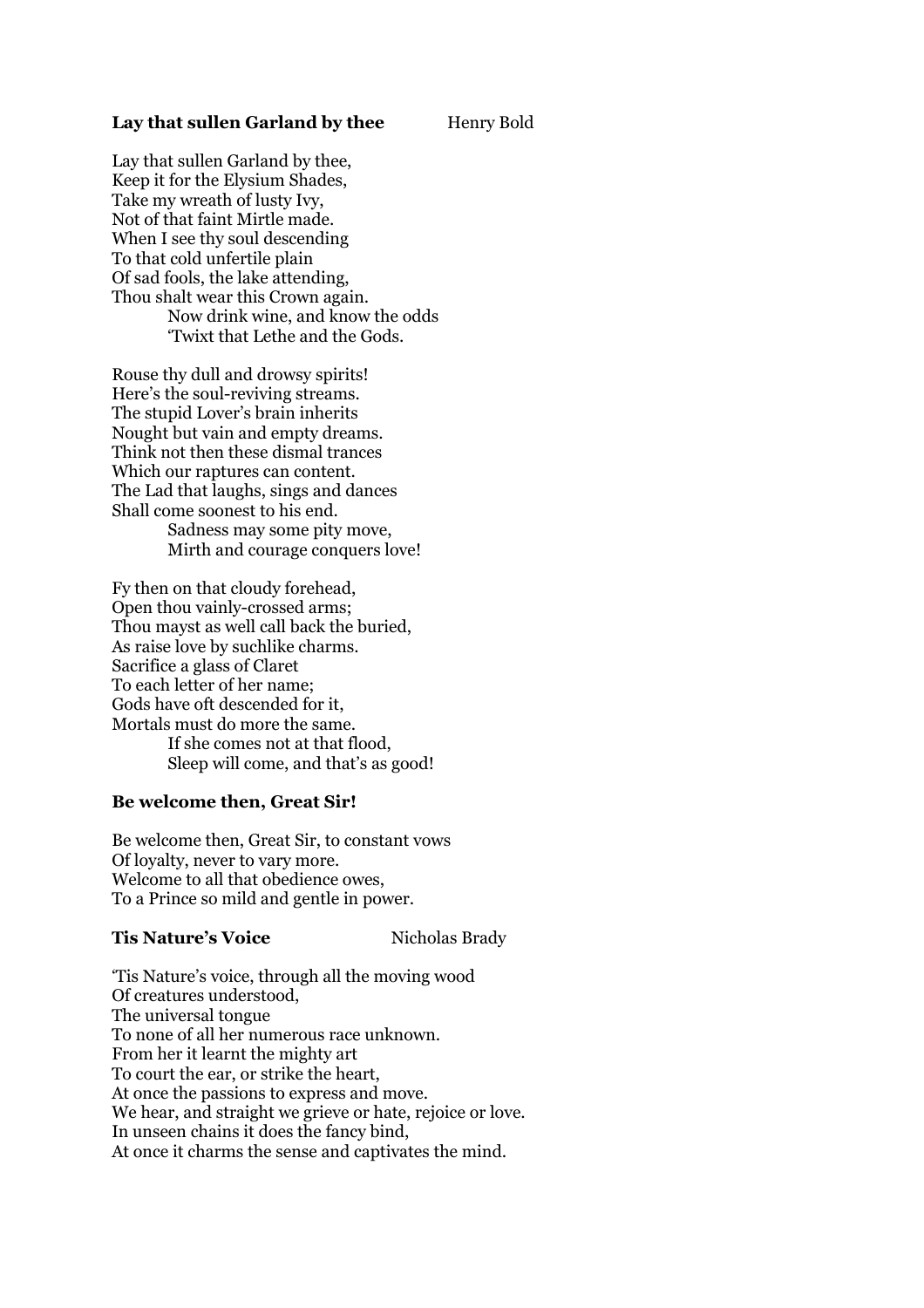# Fairest Isle **John Dryden**

Fairest isle, all isles excelling, Seat of pleasure and of love Venus here will choose her dwelling, And forsake her Cyprian grove. Cupid from his favourite nation Care and envy will remove; Jealousy, that poisons passion, And despair, that dies for love.

Gentle murmurs, sweet complaining, Sighs that blow the fire of love Soft repulses, kind disdaining, Shall be all the pains you prove. Every swain shall pay his duty, Grateful every nymph shall prove; And as these excel in beauty, Those shall be renown'd for love.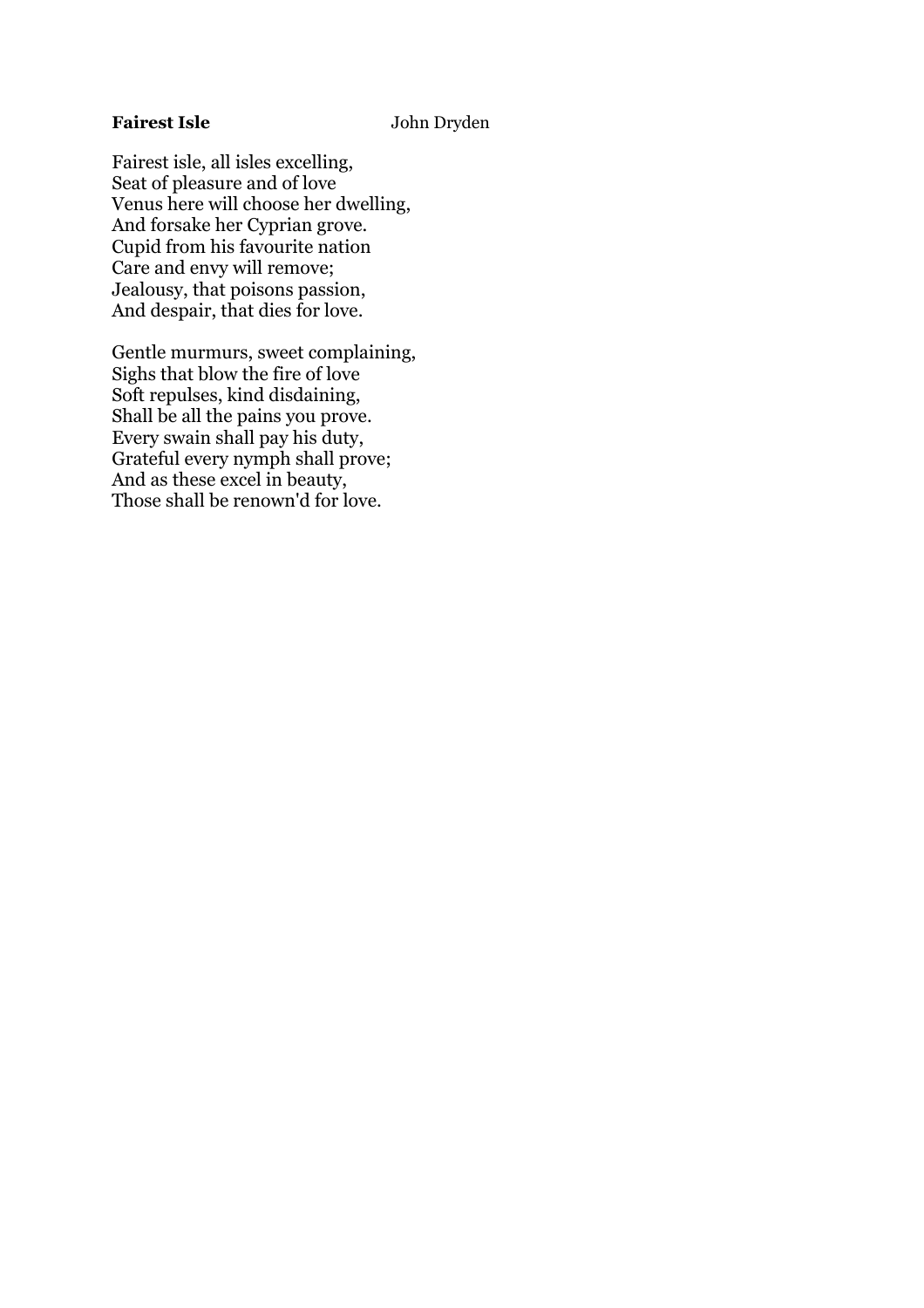O Solitude, my sweetest choice, Places devoted to the night, Remote from tumult and from noise, How ye my restless thoughts delight! O Solitude…

O heavens, what content is mine, To see those trees which have appeared From the nativity of time And which all ages have revered To look today as fresh and green As when their beauties first were seen.

O, how agreeable a sight These hanging mountains do appear, Which the unhappy would invite To finish all their sorrows here, Where their hard fate makes them endure Such woes as only death can cure.

O, how I solitude adore! That element of noblest wit, Where I have learnt Apollo's lore Without the pains to study it. For thy sake I in love am grown With what thy fancy does pursue; But when I think upon my own, I hate it, for that reason too, Because it needs must hinder me From seeing and from serving thee. O Solitude…

# **Sweeter than roses**

Sweeter than roses or cool evening breeze Was the dear kiss; first trembling made me freeze; Then shot like fire all over!

What magic has victorious love! For all I touch or see Since that dear kiss, I hourly prove All is love to me!